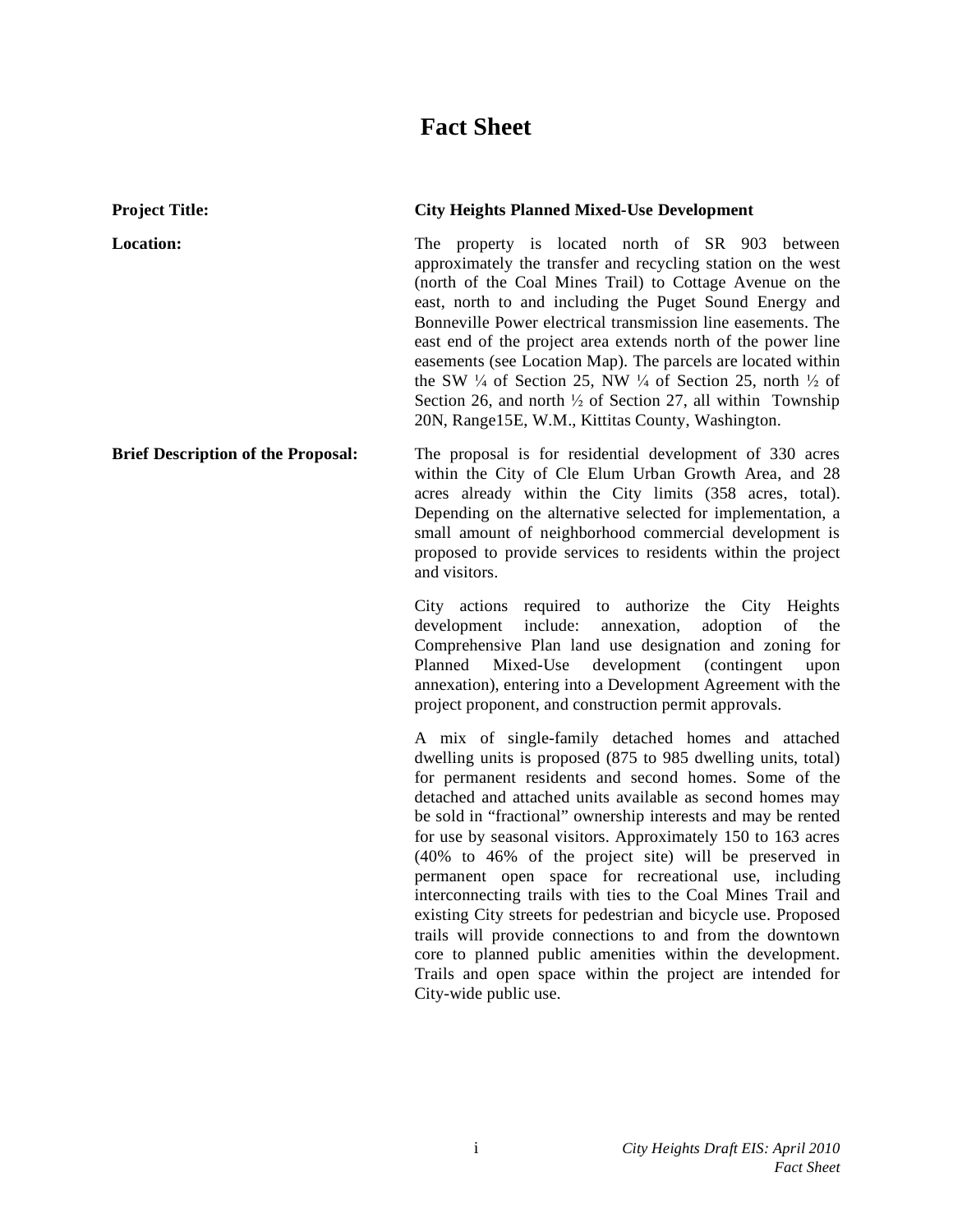**Purpose and Objectives of the Proposal:** 

-

 Develop homes in an economically-viable manner, in a desirable residential neighborhood within a master planned community.

 Achieve urban residential densities to comply with Washington State Growth Management Act (GMA) policies, in order to respond to Washington State Office of Financial Management population projections for the City of Cle Elum and its Urban Growth Area.

 Develop a mix of dwelling unit types, including singlefamily detached and attached homes for permanent residents, as well as detached and attached homes and fractionalownership homes<sup>1</sup> to serve the recreational housing market.

 $-I$ nvigorate the downtown commercial area by increasing the population within the service area.

 Develop up to approximately 5 percent of the developable area of the site with commercial space for neighborhood services. Provide for uses that would not compete with downtown core businesses.

 Design the development to be responsive to site-specific characteristics: include significant open space and recreational amenities to preserve unique features of the site.

- Provide an interconnecting trail system to enhance the ability of the public to travel east-west through the Cle Elum area on trails through open space rather than on roads shared with vehicles.

- Provide connections to existing developed areas within the City for residents to enjoy the public amenities provided within the development, and to facilitate access to the services provided in the City's commercial core.

 Construct a stormwater management system compliant with the Washington Department of Ecology 2004 *Stormwater Management Manual for Eastern Washington*.

 Implement site improvements over a period of approximately 6 to 12 years, or in response to market demand.

- Comply with City of Cle Elum Comprehensive Plan policies, zoning regulations, and development standards through the provisions of a Development Agreement between the project proponent and the City to guide the character of the project.

<sup>1</sup> "Fractional" ownership homes may be detached or attached units available as second homes that may be sold or rented for use by seasonal visitors.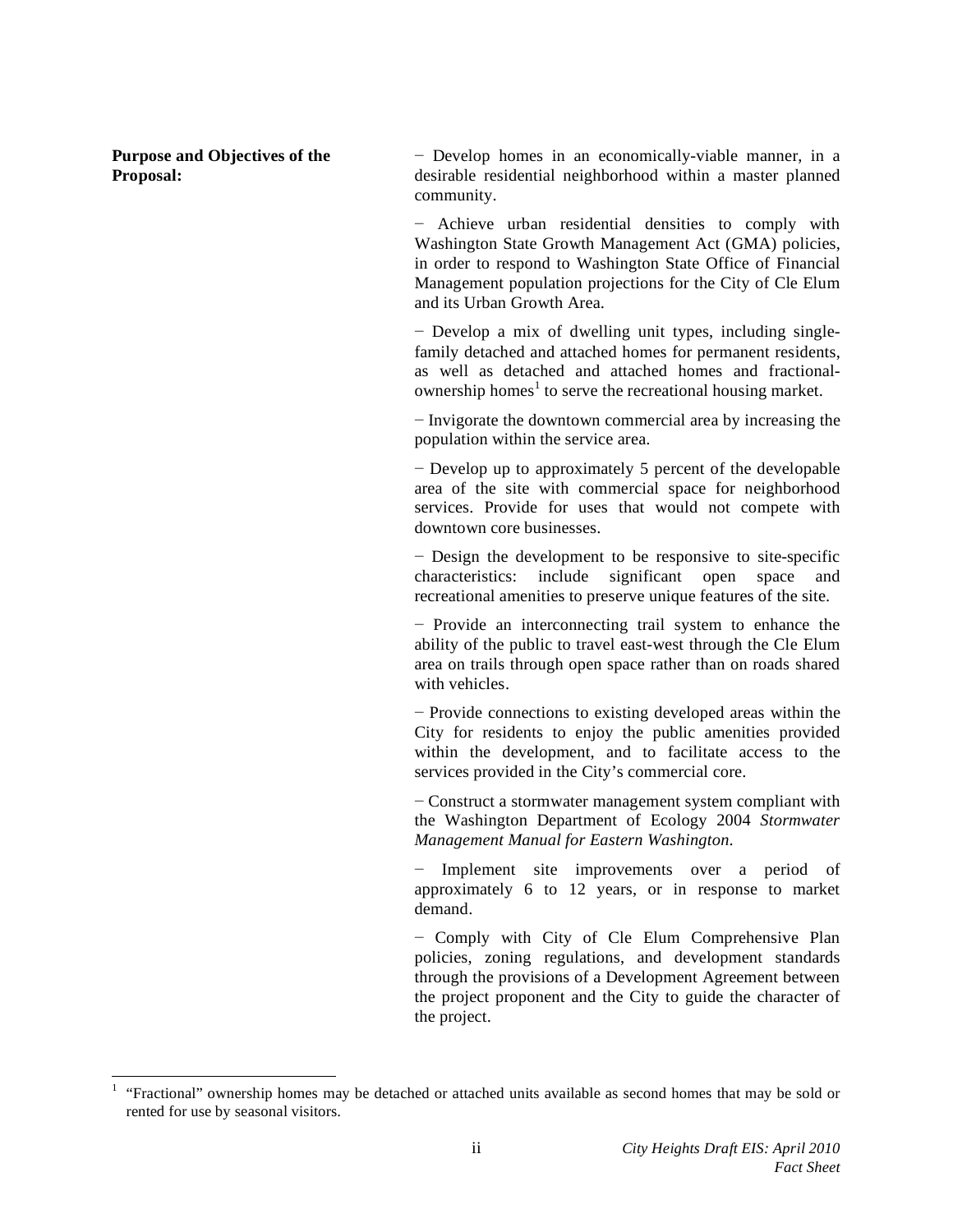**Principal Alternatives:** *Alternative 1: Preferred*. The preferred alternative would include approximately 985 dwelling units and approximately 20,000 square feet of neighborhood commercial uses. Under the preferred alternative, approximately 155 acres of the site (40% of total site area) would be preserved in parks, open space, and public amenities, walking paths, hiking trails, and multi-use path/bike access. The resident population of the development under this alternative would be approximately 2,207 persons if all units were permanently occupied. The project proponent estimates that 35% of homes under this alternative would be seasonal or second homes. Primary access to serve Alternative 1 would be provided across the Cle Elum Pines (Deneen) property to the west end of the development, Summit View, Montgomery Avenue, and Columbia Avenue. The Deneen property access route would involve a bridge crossing of Crystal Creek and the Coal Mines Trail.

> *Alternative 2: Reduced Residential Density*. The Reduced Residential Density Alternative includes approximately 875 dwelling units and approximately 40,000 square feet of neighborhood commercial development. Approximately 163 acres of open space (46% of total site area) would be preserved. There would be limited or no public amenities in the Alternative 2 development concept due to reduced resources compared to the Alternative 1 development concept; one multi-use path would be provided. The total estimated population would be approximately 1,943 persons if all units were permanently occupied. The project proponent estimates that approximately 50% of homes in this alternative would be second homes. Primary access to serve Alternative 2 would be provided from Alliance Road (to the west end of the development from SR 903), Summit View, Sixth Street, and Columbia Avenue. The Alliance Road route would involve an at-grade crossing of the Coal Mines Trail and an overcrossing of Crystal Creek. Both crossings already exist, and would need to be widened. Montgomery Avenue would be used for emergency vehicle access only.

> *Alternative 3A: No Annexation, Development within Kittitas County under Single Ownership*. The conceptual land use plan for Alternative 3A would be essentially the same as Alternative 2, with approximately 875 dwelling units and 1,943 residents based on the 4 to 5 dwelling units per acre criteria in the Kittitas County Planned Unit Development (PUD) provisions. The project proponent estimates that approximately 50% of homes in this alternative would be second homes. Approximately 40,000 square feet of neighborhood commercial development would be provided.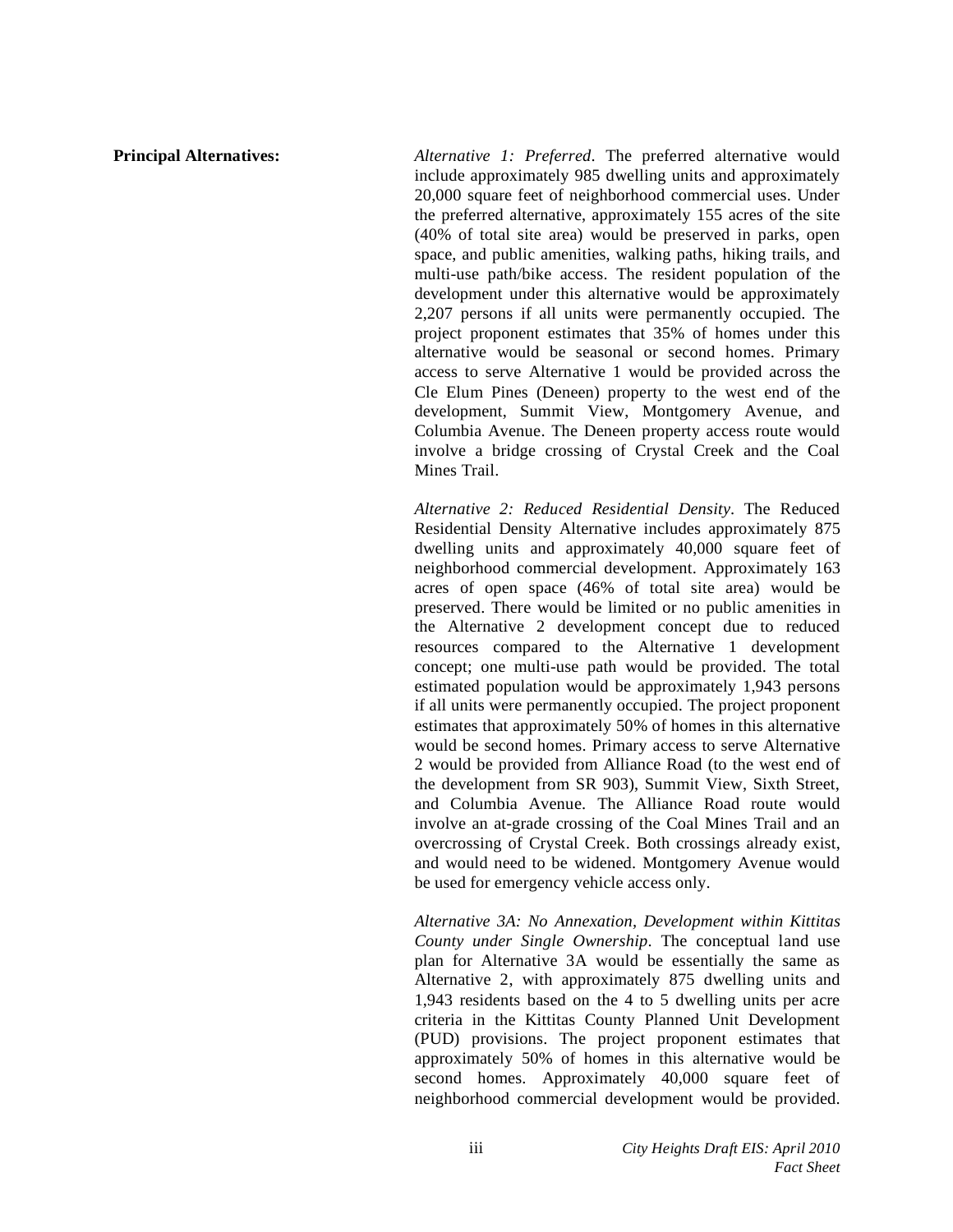All open space (approximately 163 acres) would be unimproved in Alternative 3A, with no public amenities. As with Alternative 2, primary access to Alternative 3A would be provided from Alliance Road (to the west end of the development from SR 903), Summit View, Sixth Street, and Columbia Avenue. The Alliance Road route would involve an at-grade crossing of the Coal Mines Trail and an overcrossing of Crystal Creek. Both of these crossings already exist but would need to be widened. Montgomery Avenue would be used for emergency vehicle access only.

Principal Alternatives, *continued Alternative 3B: No Annexation, Development within Kittitas County under Multiple Ownerships*. Under Alternative 3B, the property would be sold and developed in up to 17 individual parcels. There would be a possible rezone prior to sale to facilitate higher residential density than under existing zoning. Alternatively, some or most parcels would likely be developed under Kittitas County Planned Unit Development (PUD) regulations or Performance-based Cluster Plat criteria. It is estimated that the residential density under Alternative 3B would be approximately 500 lots. This alternative would not meet the objectives of the proposal or the urban residential density standards of the Washington State Growth Management Act. Development would likely occur in a discontinuous pattern over a longer period of time (although there is no time-certain for phased implementation of any of the conceptual land use alternatives). There would be no open space, trail system, or public amenities, and no commercial development with Alternative 3B. The total estimated population with this alternative would be approximately 1,150 if all units were permanently occupied, though the project proponent estimates 50% seasonal occupancy.

> *Alternative 4: No Action*. If the City Heights Planned Mixed-Use Development did not proceed, there would be no alteration to the site at this time. Northland Resources, LLC would have the discretion to decide whether to maintain ownership of the property, pursue some other use, or delay and reapply for development at some future time. The property could be sold to others for development. Based on the fact that the site is within a designated Urban Growth Area, it is presumed that it would undergo urban development sometime within the current City/County 20-year planning period  $(2005-2025)$ . However, for the purpose of this analysis, it is assumed that under Alternative 4, there would be no change to the existing conditions of the property.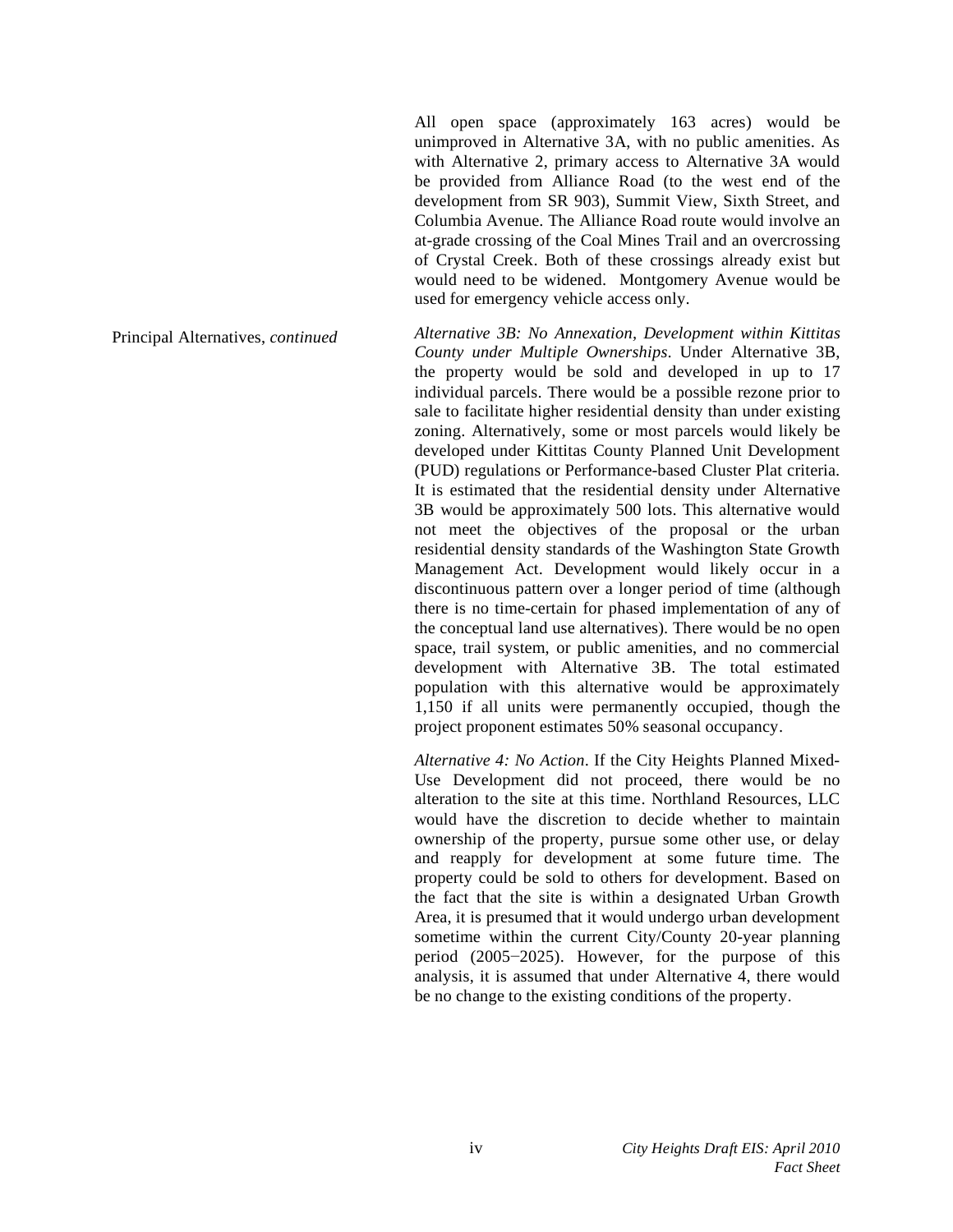| <b>Project Proponent:</b>                                                                                             | Northland Resources, LLC<br>Sean Northrop, Managing Member<br>Authorized agent of property owners Cooper Pass, LLC,<br>Highmark Resources, LLC and Green Canyon, LLC<br>206 West First Street<br>Cle Elum, WA 98922                                                     |
|-----------------------------------------------------------------------------------------------------------------------|-------------------------------------------------------------------------------------------------------------------------------------------------------------------------------------------------------------------------------------------------------------------------|
| <b>Schedule for Implementation:</b>                                                                                   | The proposal is for phased development of the project in<br>response to market demand (estimated to occur over 6 to 12<br>years).                                                                                                                                       |
| <b>Lead Agency:</b>                                                                                                   | City of Cle Elum                                                                                                                                                                                                                                                        |
| <b>City of Cle Elum Project File</b><br><b>Numbers:</b>                                                               | SEPA File No. SEP 2009-004<br>Rezone File No. REZ 2009-01                                                                                                                                                                                                               |
| <b>SEPA Responsible Official,</b><br>project information contact person,<br>and person to whom to direct<br>comments: | Matt Morton, Community Development Director<br>City of Cle Elum<br>119 West First Street<br>Cle Elum, WA 98926                                                                                                                                                          |
| <b>Permits and Approvals Required:</b>                                                                                |                                                                                                                                                                                                                                                                         |
| City of Cle Elum                                                                                                      | Rezone<br>Development Agreement (Alternative 1 or 2)<br>PMU Final Plan Approval<br>Site Plan Review and Subdivision Approvals<br>Civil Engineering Plan Review<br>Critical Areas compliance<br><b>Grading Permit</b><br>Building Permits and Utility Connection Permits |
| Washington Department of Natural<br>Resources                                                                         | <b>Forest Practices Permit</b><br>(compliance with RCW 76.09.050)                                                                                                                                                                                                       |
| <b>Washington Department of Ecology</b>                                                                               | New Water Rights, Water Rights Transfer                                                                                                                                                                                                                                 |
| <b>Washington Department of Ecology</b>                                                                               | Permits and approvals to develop a Membrane Bioreactor<br>(MBR) wastewater treatment plant (if proposed)                                                                                                                                                                |
| <b>Washington Department of Ecology</b>                                                                               | <b>NPDES</b> Construction Stormwater Permit(s)                                                                                                                                                                                                                          |
| U.S. Army Corps of Engineers                                                                                          | Section 404 Permit for Placement of Fill in Waters of the<br>U.S. (if any, associated with road construction)                                                                                                                                                           |
| <b>Washington Department of Ecology</b>                                                                               | Section 401 Water Quality Certification<br>(required for Section 404 permit)                                                                                                                                                                                            |
| Washington Department of<br>Fish & Wildlife                                                                           | Hydraulic Project Approval for road construction across<br>stream channels                                                                                                                                                                                              |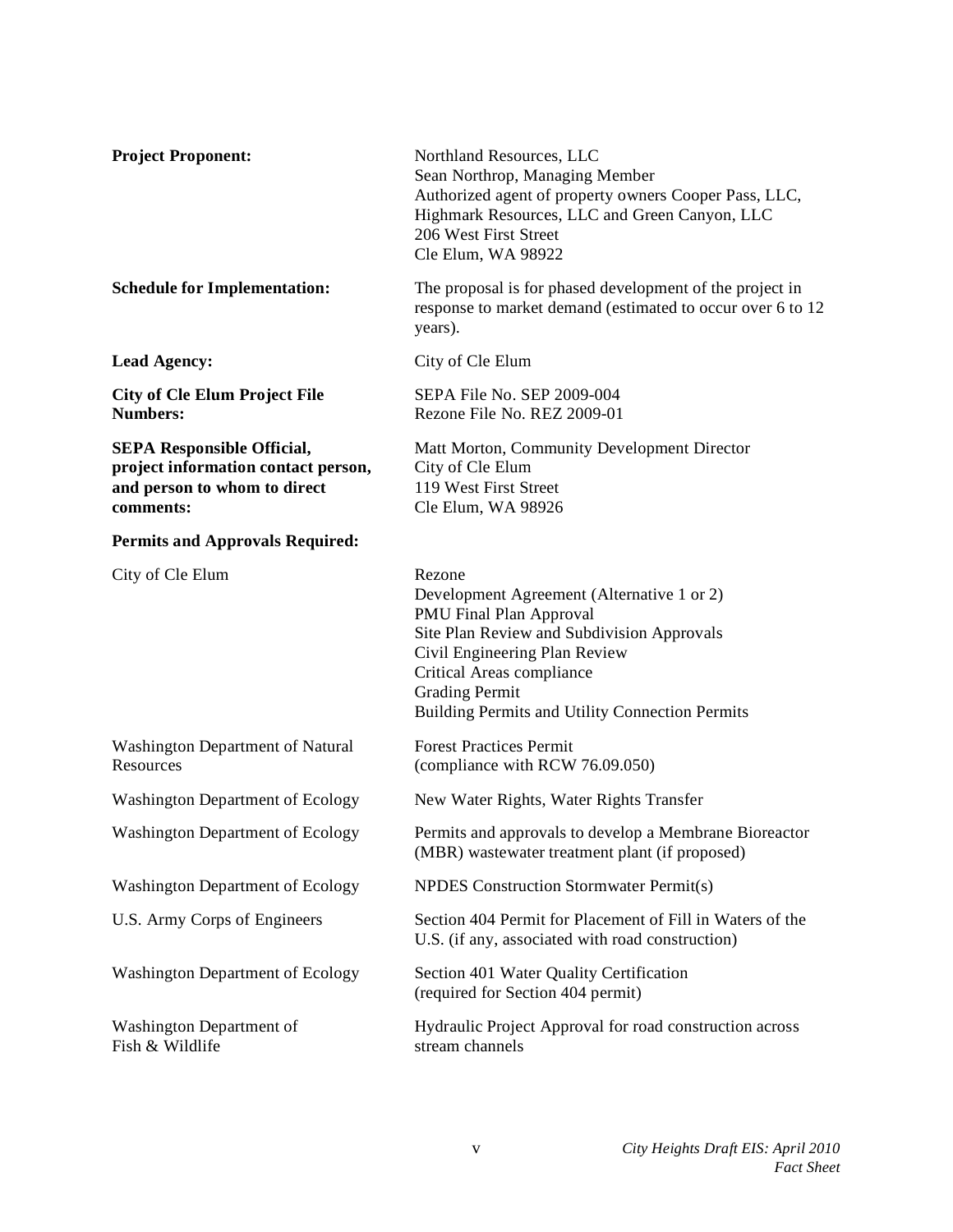| Permits and Approvals Required,<br>continued             |                                                                                                                                                                                                                                                                        |
|----------------------------------------------------------|------------------------------------------------------------------------------------------------------------------------------------------------------------------------------------------------------------------------------------------------------------------------|
| Washington Department of<br>Transportation               | Developer Agreement with WSDOT for construction of<br>access road intersection with SR 903 (possible), and for<br>utility crossings of State Route rights-of-way (possible)                                                                                            |
| Burlington Northern-Santa Fe Railroad                    | Developer Agreement with BNSF for sewer line construction<br>beneath BNSF right-of-way (possible)                                                                                                                                                                      |
| Washington State Department of Health                    | Permits and approvals to develop Group A community water<br>system(s), a Membrane Bioreactor (MBR) wastewater<br>treatment plant (possible), On-Site Sewage Disposal Systems<br>(possible with Alternative 3A or 3B), Water Treatment Plant<br>improvements (possible) |
| PSE and BPA                                              | Review of proposed improvements within electrical<br>transmission line easements                                                                                                                                                                                       |
| <b>Kittitas County</b>                                   | Planned Unit Development (PUD) or Performance-Based<br>Cluster Platting Approval (Alternative 3A or 3B)                                                                                                                                                                |
| <b>EIS Authors and</b><br><b>Principal Contributors:</b> | <b>Vicki Morris Consulting Services</b><br>Vicki Morris, EIS Primary Author and Technical Editor                                                                                                                                                                       |
|                                                          | <b>GCH Planning and Landscape Architecture</b><br>Conceptual Land Use Alternatives<br>Visual Analysis                                                                                                                                                                  |
|                                                          | <b>Encompass Engineering &amp; Surveying</b><br>Grading, Drainage and Utilities Technical Report                                                                                                                                                                       |
|                                                          | <b>ESM Consulting Engineers</b><br>Sewer System Off-Site Analysis                                                                                                                                                                                                      |
|                                                          | <b>Aspect Consulting, LLC</b><br>Geology, Phase I Environmental Site Assessment,<br>Coal Waste Rock Sampling and Analysis,<br>Groundwater Resources, Water Supply Proposal                                                                                             |
|                                                          | SubTerra, Inc.<br>Coal Mine Hazards Risk Assessment                                                                                                                                                                                                                    |
|                                                          | <b>Heffron Transportation, Inc.</b><br>Transportation System Impact Analysis and Mitigation                                                                                                                                                                            |
|                                                          | <b>Environ International Corporation</b><br>Air Quality Assessment                                                                                                                                                                                                     |
|                                                          | <b>Reiss-Landreau Research</b><br>Archaeological and Cultural Resources Investigation                                                                                                                                                                                  |
|                                                          | <b>Sewall Wetland Consulting, Inc.</b><br>Wetlands and Wildlife Habitat Report                                                                                                                                                                                         |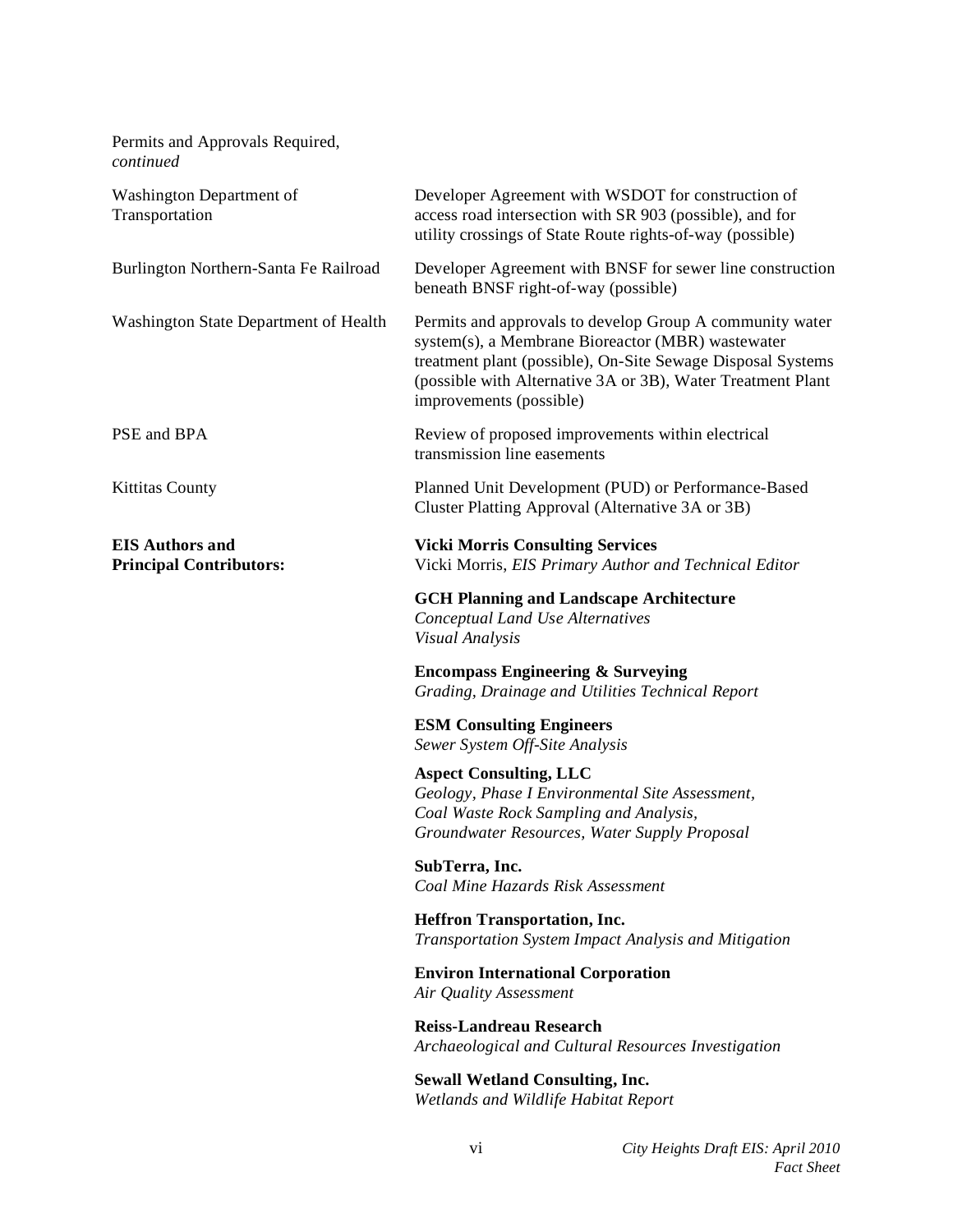| EIS Authors and Principal Contributors,<br>continued                                             | <b>Property Counselors</b><br><b>Fiscal Analysis</b>                                                                                                                                                                                                                                                                                                                                                     |
|--------------------------------------------------------------------------------------------------|----------------------------------------------------------------------------------------------------------------------------------------------------------------------------------------------------------------------------------------------------------------------------------------------------------------------------------------------------------------------------------------------------------|
| <b>Draft EIS Date of Issue:</b>                                                                  | April 23, 2010                                                                                                                                                                                                                                                                                                                                                                                           |
| <b>Draft EIS Comment Period</b><br>45 days:                                                      | April 23 through June 7, 2010                                                                                                                                                                                                                                                                                                                                                                            |
| <b>Address Comments to:</b>                                                                      | Matt Morton, Community Development Director<br>e-mail: eiscomment@gmail.com<br>City of Cle Elum<br>119 W. First Street<br>Cle Elum, WA 98922-1159                                                                                                                                                                                                                                                        |
| <b>Location of Copies of the Draft EIS</b><br>and Technical Reports for Review:                  | <b>City of Cle Elum</b><br><b>City Hall</b><br>119 W. First Street<br>Cle Elum, WA 98922-1159<br>www.cityofcleelum.com                                                                                                                                                                                                                                                                                   |
|                                                                                                  | <b>City of Cle Elum Library</b><br>302 Pennsylvania Avenue<br>Cle Elum, WA 98922                                                                                                                                                                                                                                                                                                                         |
| <b>Availability of Copies of the</b><br><b>Draft EIS and Technical Reports</b><br>to the Public: | Everyone on the Distribution List (Chapter 5) was sent a CD<br>of electronic files of the entire contents of the Draft EIS and<br>Technical Reports. These files can be viewed electronically,<br>or can be printed for hard-copy review. Additional copies of<br>the CD can be obtained from the City at no charge.                                                                                     |
| <b>Public Meetings during the</b><br><b>Draft EIS Comment Period:</b>                            | The City intends to hold an open house public meeting during<br>the Draft EIS comment period. Everyone on the Distribution<br>List will receive notice of these meetings. Public notice will<br>also be published in the local newspaper: the Northern<br>Kittitas County Tribune.                                                                                                                       |
| <b>Next Steps in the EIS Process:</b>                                                            | Following the close of the Draft EIS comment period, the<br>City will review and respond to all comments received. All<br>comments and responses will be published in the Final EIS.<br>Everyone on the Draft EIS Distribution List (Chapter 5) and<br>persons who comment on the Draft EIS will receive notice of<br>availability of the Final EIS and/or a CD of electronic files of<br>that document. |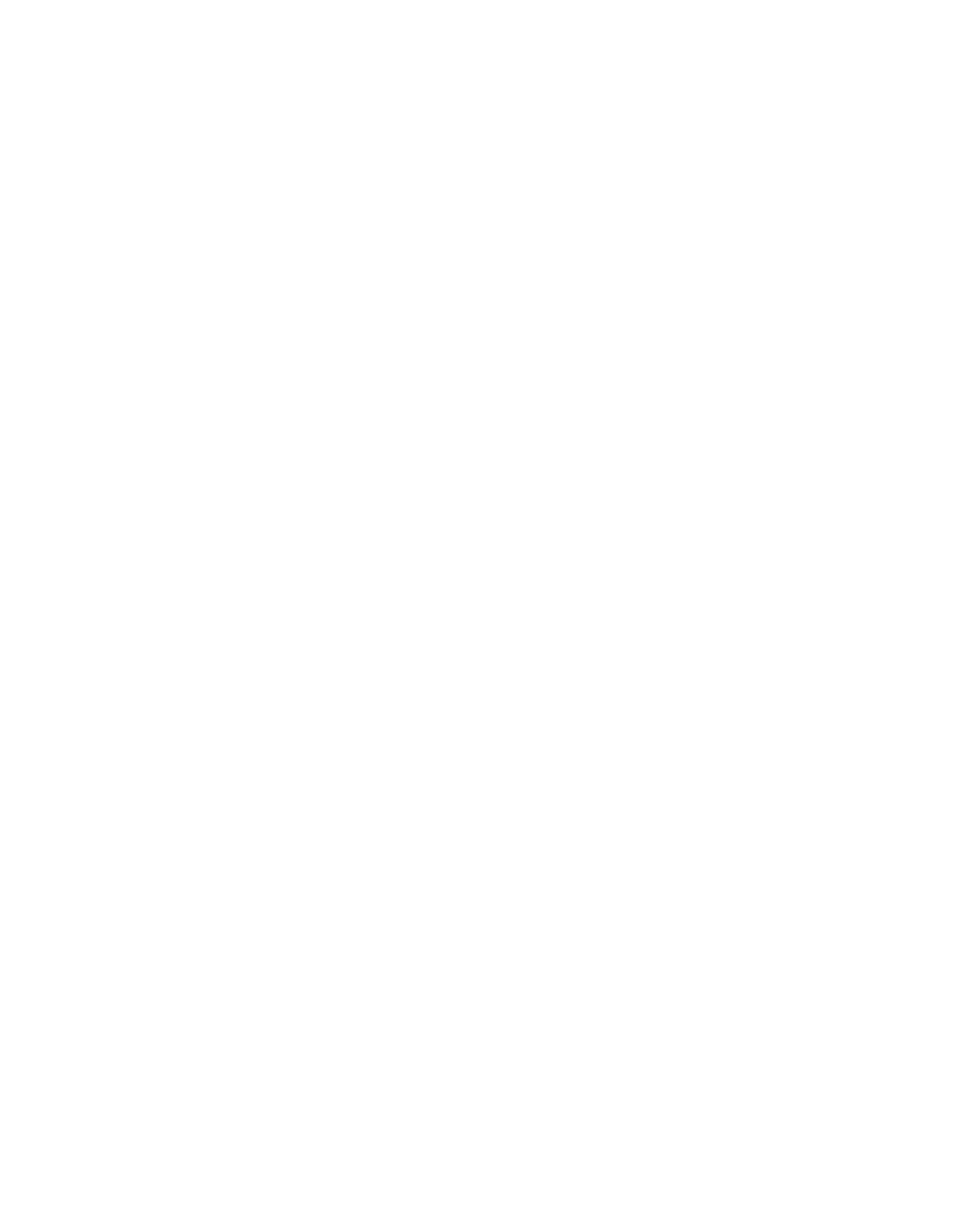## **Reader's Guide for this Draft EIS**

 An Environmental Impact Statement (EIS) attempts to strike a balance between the technical information and format required by the State Environmental Policy Act (SEPA), and readability for persons interested in the project who may be unaccustomed to this manner of organizing the document. The Reader's Guide highlights the contents of this Draft EIS, and suggests locations where information of interest can most readily be found.

 The **Table of Contents** provides a complete list of the subjects covered in the document. Lists of figures and tables are also a key to the location of topics of interest.

**Chapter 1** provides an overview of SEPA procedures that have been followed during EIS preparation, and describes past and future public involvement opportunities. It briefly summarizes the description of the proposed City Heights Planned Mixed-Use development proposal and conceptual land use alternatives. Potential impacts of implementing the project, and measures to avoid, minimize, or compensate for these impacts (mitigation measures) are summarized in a table in Chapter 1. Potential cumulative effects in relation to other known development proposals within the study area are described in Section 1.5. The reader is encouraged to review more detailed information in Chapters 2 and 3 on any topic summarized in Chapter 1, to gain a more complete, "in-context" understanding.

**Chapter 2** provides a more thorough description of the conceptual land use alternatives, principal features of proposed development, the construction and infrastructure proposal. Figures and tables are provided to facilitate comparison of the alternatives. The conceptual land use plans are subject to revision as a result of the environmental review process.

**Chapter 3** is the real substance of the environmental review presented in the Draft EIS. This chapter is organized by elements of the natural environment: Earth; Air Quality; Water Resources; Wetlands and Streams; Wildlife and Habitat; Energy and Natural Resources; and elements of the built environment: Land Use; Noise; Population; Housing; Light and Glare; Aesthetics; Parks, Recreation and Open Space; Historic and Cultural Resources; the Transportation System; Public Services; Utilities; and the Fiscal Analysis of the proposed action and alternatives. Existing environmental conditions are described for each of these elements, under the heading: Affected Environment. Following the description of the environmental setting, Potential Impacts are described for the construction period as well as the developed-condition of the project. Each impact analysis is followed by a description of proposed, required, and other possible mitigation measures that could be implemented to avoid or minimize potential adverse impacts of the project. For several elements of the environment, Chapter 3 text sections are summarized from reports prepared by technical experts. A complete list of the technical reports prepared in support of the Environmental Impact Statement is provided in the Table of Contents and in **Chapter 4: References**.

 The City's contact person regarding the proposed action and this Environmental Impact Statement is Matt Morton, Community Development Director and SEPA Responsible Official. His address, telephone number, and e-mail address are provided in the Fact Sheet that precedes this Reader's Guide. Instructions for submitting written comments also appear in the Fact Sheet. Open house public meetings will be held during the Draft EIS comment period, for the purpose of receiving comments on the EIS and comments on the proposed action from interested individuals. The date, time and location of these meetings will be announced in local area newspapers, and notices will be sent to all agencies, organizations, and individuals identified in **Chapter 5: Distribution List**.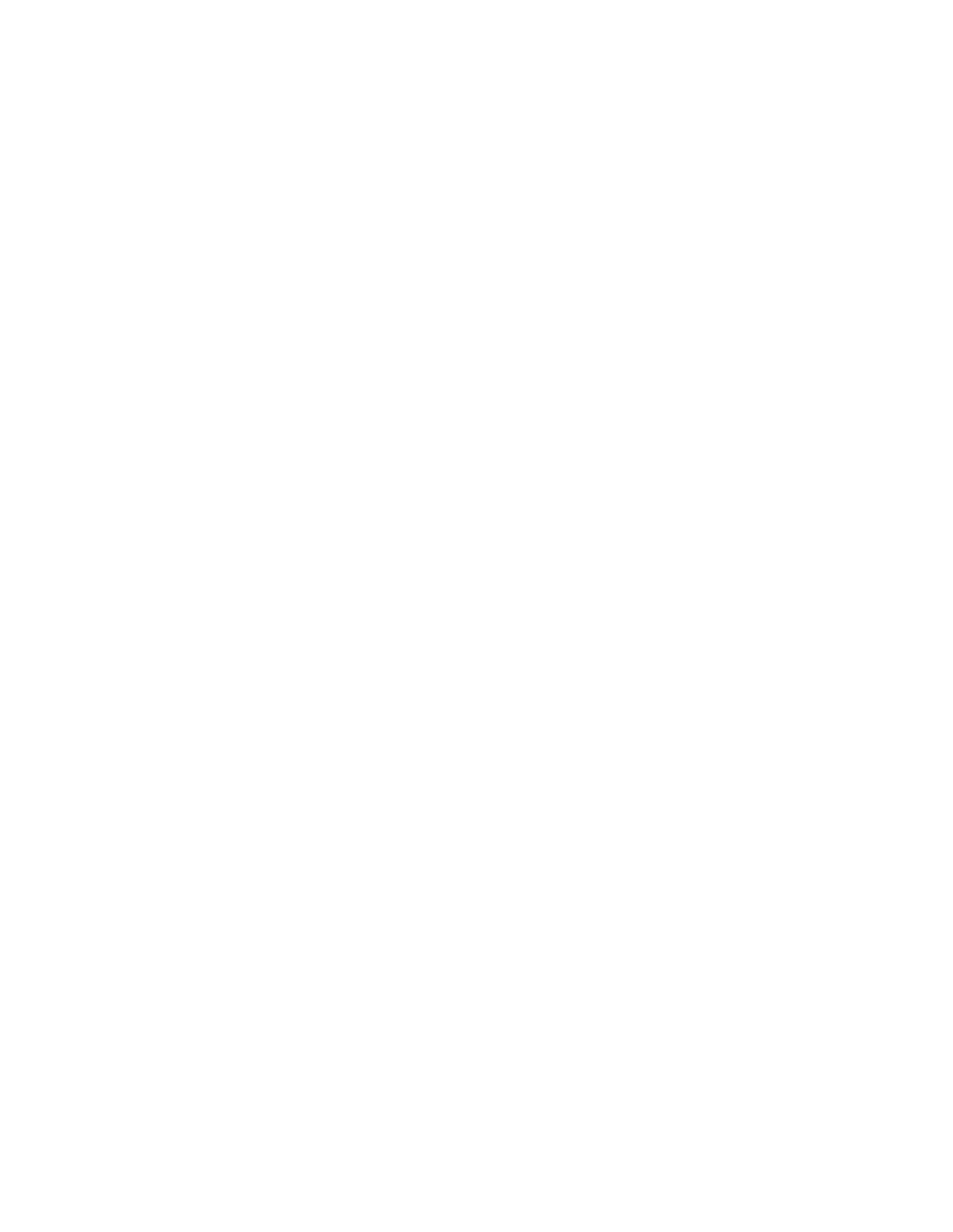# **Table of Contents**

|      | <b>Fact Sheet</b>      |                                                                               | $\mathbf{i}$    |
|------|------------------------|-------------------------------------------------------------------------------|-----------------|
|      | <b>Reader's Guide</b>  |                                                                               | $\overline{vi}$ |
| 1.0  | <b>Summary</b>         |                                                                               | $1-1$           |
| 1.1  |                        | The Proposed Action                                                           | $1-1$           |
| 1.2  |                        | SEPA Procedures and Public Involvement                                        | $1-1$           |
| 1.3  |                        | Conceptual Land Use Alternatives                                              | $1 - 2$         |
| 1.4  |                        | Significant Impacts and Mitigation Measures                                   | $1-6$           |
| 1.5  |                        | <b>Cumulative Effects</b>                                                     | $1 - 52$        |
| 1.6  | be Resolved            | Major Issues, Significant Areas of Controversy and Uncertainty, and Issues to | $1 - 55$        |
| 2.0  |                        | <b>Description of the Proposal and Alternatives</b>                           | $2 - 1$         |
| 2.1  |                        | Project Proponent                                                             | $2 - 1$         |
| 2.2  |                        | Purpose and Objectives of the Proposal                                        | $2 - 1$         |
| 2.3  | Location               |                                                                               | $2 - 2$         |
| 2.4  |                        | History and Background                                                        | $2 - 2$         |
| 2.5  |                        | Planned Mixed-Use Development Review and Approval Process                     | $2 - 4$         |
| 2.6  |                        | Description of the Proposed Action and Alternatives                           | $2 - 4$         |
| 2.7  |                        | <b>Phased Development</b>                                                     | $2 - 14$        |
| 2.8  |                        | Clearing, Grading and Construction Proposal                                   | $2 - 14$        |
| 2.9  | Infrastructure         |                                                                               | $2 - 16$        |
| 2.10 |                        | <b>Comparison of Environmental Impacts</b>                                    | $2 - 40$        |
| 2.11 | <b>Future Time</b>     | Benefits and Disadvantages of Reserving Project Implementation for Some       | $2 - 68$        |
| 3.0  |                        | <b>Affected Environment, Potential Impacts, and Mitigation Measures</b>       | $3.1 - 1$       |
|      |                        | <b>Natural Environment</b>                                                    |                 |
| 3.1  | Earth                  |                                                                               | $3.1 - 1$       |
|      | 3.1.1                  | Topography                                                                    | $3.1 - 1$       |
|      | 3.1.2                  | Geology and Soils                                                             | $3.1 - 8$       |
|      | 3.1.3                  | Erosion                                                                       | $3.1 - 14$      |
|      | 3.1.4                  | Coal Mine Hazard Areas                                                        | $3.1 - 18$      |
|      | 3.1.5                  | Hazardous Substances Investigation                                            | $3.1 - 23$      |
| 3.2  | Air Quality            |                                                                               | $3.2 - 1$       |
| 3.3  | <b>Water Resources</b> |                                                                               | $3.3 - 1$       |
| 3.4  |                        | <b>Wetlands and Streams</b>                                                   | $3.4 - 1$       |
|      | 3.4.1                  | Wetlands                                                                      | $3.4 - 1$       |
|      | 3.4.2                  | <b>Streams</b>                                                                | $3.4 - 10$      |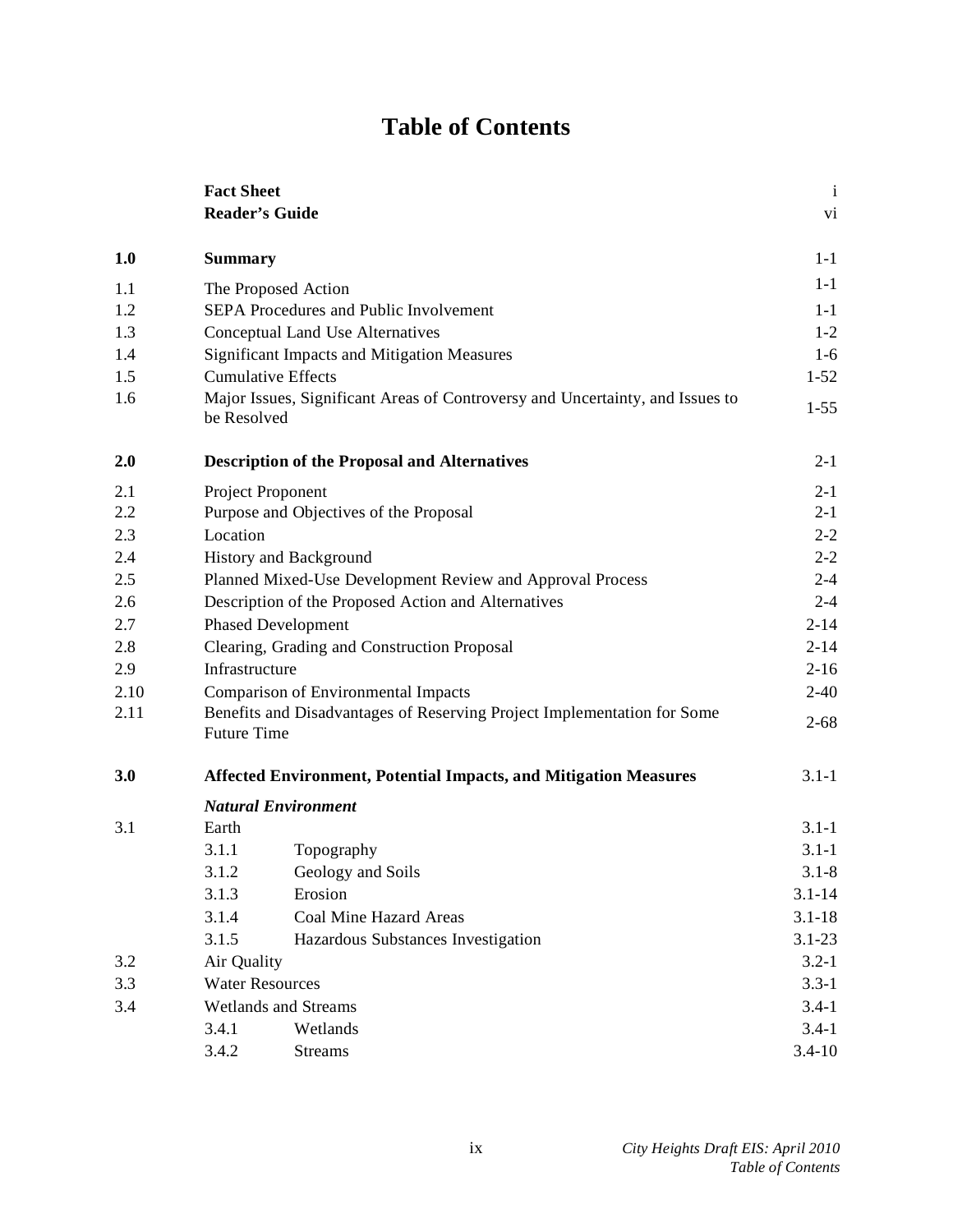| 3.5  | Wildlife and Habitats<br>3.5.1         | Habitat Conditions on the Site                      | $3.5 - 1$<br>$3.5 - 1$ |
|------|----------------------------------------|-----------------------------------------------------|------------------------|
|      |                                        |                                                     | $3.5 - 3$              |
| 3.6  | 3.5.2                                  | Wildlife Species Use of the Site                    | $3.6 - 1$              |
|      | <b>Energy and Natural Resources</b>    |                                                     |                        |
|      | <b>Built Environment</b>               |                                                     |                        |
| 3.7  |                                        | Relationship to Plans and Policies                  | $3.7 - 1$              |
|      | 3.7.1                                  | The Washington State Growth Management Act          | $3.7 - 1$              |
|      | 3.7.2                                  | City of Cle Elum Comprehensive Plan and Zoning      | $3.7 - 6$              |
|      | 3.7.3                                  | Kittitas County Comprehensive Plan and Zoning       | $3.7 - 13$             |
| 3.8  | Land Use                               |                                                     | $3.8 - 1$              |
| 3.9  | Noise                                  |                                                     | $3.9 - 1$              |
| 3.10 | Population                             |                                                     | $3.10 - 1$             |
| 3.11 | Housing                                |                                                     | $3.11 - 1$             |
| 3.12 | Light and Glare                        |                                                     | $3.12 - 1$             |
| 3.13 | Aesthetics                             |                                                     | $3.13 - 1$             |
| 3.14 |                                        | Parks, Recreation and Open Space                    | $3.14 - 1$             |
| 3.15 | <b>Historic and Cultural Resources</b> |                                                     | $3.15 - 1$             |
| 3.16 | <b>Transportation System</b>           |                                                     | $3.16 - 1$             |
|      | 3.16.1                                 | Roadway Network                                     | $3.16 - 1$             |
|      | 3.16.2                                 | <b>Traffic Volumes</b>                              | $3.16 - 5$             |
|      | 3.16.3                                 | Levels of Service                                   | 3.16-12                |
|      | 3.16.4                                 | <b>Traffic Safety</b>                               | 3.16-14                |
|      | 3.16.5                                 | Parking                                             | 3.16-14                |
|      | 3.16.6                                 | Transit                                             | 3.16-14                |
|      | 3.16.7                                 | Non-Motorized Transportation Facilities             | 3.16-14                |
| 3.17 | <b>Public Services</b>                 |                                                     | $3.17 - 1$             |
|      | 3.17.1                                 | Cost of Public Works and Public Services in General | $3.17 - 1$             |
|      | 3.17.2                                 | <b>Fire Protection Services</b>                     | $3.17 - 5$             |
|      | 3.17.3                                 | <b>Emergency Medical Aid Services</b>               | 3.17-12                |
|      | 3.17.4                                 | Police Protection and Law Enforcement Services      | $3.17 - 15$            |
|      | 3.17.5                                 | Schools                                             | 3.17-20                |
| 3.18 | Utilities                              |                                                     | $3.18 - 1$             |
|      | 3.18.1                                 | Water Service                                       | $3.18 - 1$             |
|      | 3.18.2                                 | <b>Sewer Service</b>                                | 3.18-11                |
|      | 3.18.3                                 | Stormwater Management                               | 3.18-22                |
|      | 3.18.4                                 | <b>Electrical Service</b>                           | 3.18-33                |
|      | 3.18.5                                 | <b>Natural Gas Service</b>                          | 3.18-37                |
|      | 3.18.6                                 | <b>Telecommunications Service</b>                   | 3.18-39                |
|      | 3.18.7                                 | <b>Solid Waste Collection Service</b>               | 3.18-43                |
| 3.19 | <b>Fiscal Analysis</b>                 |                                                     | $3.19 - 1$             |
| 4.0  | <b>References</b>                      |                                                     | 4-1                    |
| 5.0  | <b>Distribution List</b>               |                                                     | $5 - 1$                |

**Table of Contents**, continued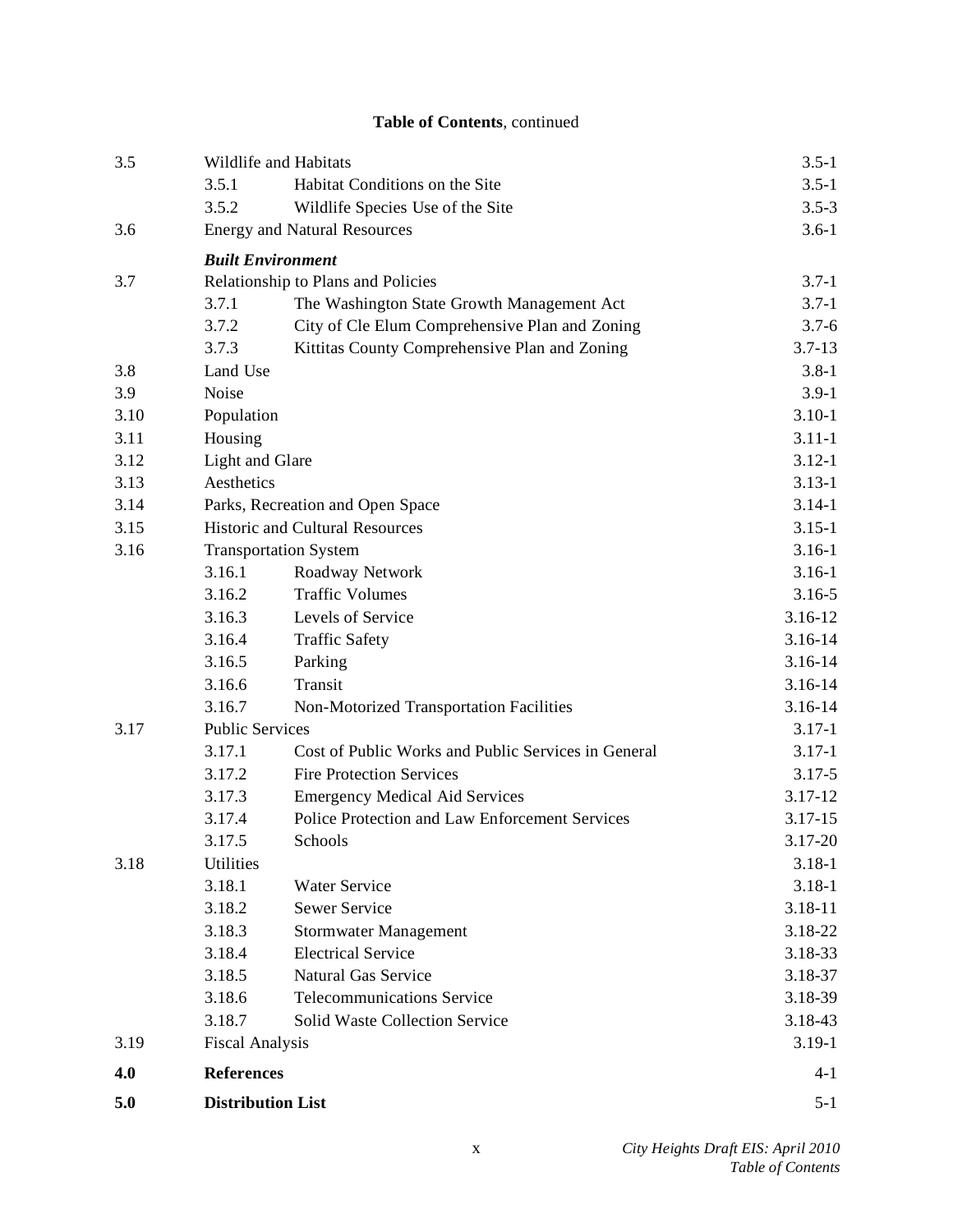#### **Table of Contents**, continued

#### **Appendices to the Draft EIS:**

**A** Glossary of Geotechnical Terms A-1

#### **Technical Appendices prepared in support of the EIS:**

- **1** Abandoned Mine Lands Report
- **2** Archaeological Review and Inventory
- **3** Coal Waste Rock Sampling and Analysis
- **4** Fiscal Analysis
- **5** Grading, Drainage and Utilities Technical Report
- **6** Phase I Environmental Site Assessment
- **7** Preliminary Geology and Geotechnical Evaluation
- **8** Visual Analysis
- **9** Wetlands and Wildlife Habitat Report

**Note**: The Technical Appendices are available for review in a separate 3-ring binder at Cle Elum City Hall and at the Cle Elum Library. Electronic files of the Technical Appendices are also on the City Heights Draft EIS CD sent to everyone on the Distribution List.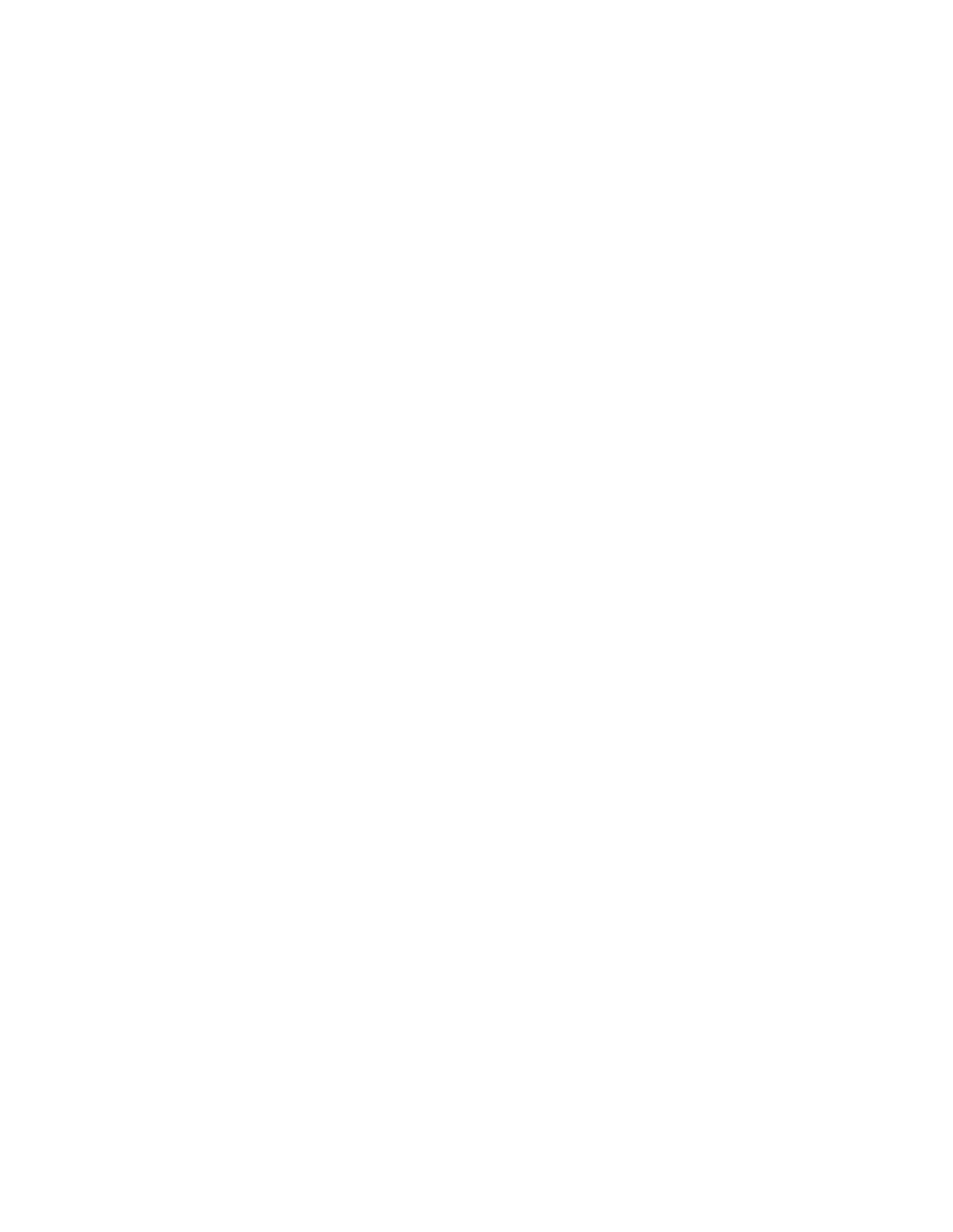# **List of Figures**

| <b>Figure</b><br><b>Number</b> | <b>Figure Title</b>                                                                        | Page<br><b>Number</b> |
|--------------------------------|--------------------------------------------------------------------------------------------|-----------------------|
| $1.5 - 1$                      | Adjacent Properties with Future Development Potential                                      | $1 - 54$              |
| $2.3 - 1$                      | <b>Location Map</b>                                                                        | $2 - 2$               |
| $2.6 - 1$                      | Alternative 1 Conceptual Land Use Plan                                                     | $2 - 7$               |
| $2.6 - 2$                      | Alternative 2 Conceptual Land Use Plan                                                     | $2-9$                 |
| $2.6 - 3$                      | Alternative 3A Conceptual Land Use Plan                                                    | $2 - 10$              |
| $2.6 - 4$                      | Alternative 3B Conceptual Land Use Plan                                                    | $2 - 12$              |
| $2.6 - 5$                      | Alternative 4: No Action                                                                   | $2 - 13$              |
| $2.9 - 1$                      | Elevated Bridge Concept for Possible Crossing of the Coal Mines Trail and<br>Crystal Creek | $2 - 29$              |
| $2.9 - 2$                      | Possible Road Standards: Access Road Typical Sections                                      | $2 - 33$              |
| $2.9 - 3$                      | Possible Road Standards: Access Road or Collector Road Typical Sections                    | $2 - 34$              |
| $2.9 - 4$                      | Possible Road Standards: Residential Access Road Typical Sections                          | $2 - 35$              |
| $2.9 - 5$                      | Possible Road Standards: Residential Road with Alley Typical Sections                      | $2 - 36$              |
| $3.1 - 1$                      | Site Explorations and Engineering Geology Units                                            | $3.1 - 3$             |
| $3.1 - 2$                      | Cross Section Diagram A-A'                                                                 | $3.1 - 10$            |
| $3.1 - 3$                      | <b>NRCS</b> Soils                                                                          | $3.1 - 15$            |
| $3.4 - 1$                      | City Heights Property Streams and Wetlands Delineation Map: East End                       | $3.4 - 4$             |
| $3.4 - 2$                      | City Heights Property Streams and Wetlands Delineation Map: West End                       | $3.4 - 6$             |
| $3.5 - 1$                      | City Heights Property Habitat Cover Map: East End                                          | $3.5 - 5$             |
| $3.5 - 2$                      | City Heights Property Habitat Cover Map: West End                                          | $3.5 - 6$             |
| $3.5 - 3$                      | City Heights Property Possible Fence to Direct Large Mammals East-West<br>Past the Site    | $3.5 - 13$            |
| $3.8 - 1$                      | <b>Existing Land Use</b>                                                                   | $3.8 - 2$             |
| $3.13 - 1$                     | Aerial View of the City Heights Site in Relation to Existing Study Area<br>Features        | $3.13 - 2$            |
| $3.13 - 2$                     | Conceptual Aerial Perspective of the Developed Condition of the City Heights<br>Site       | $3.13 - 3$            |
| $3.13 - 3$                     | Conceptual Detached Dwelling Unit Neighborhood                                             | $3.13 - 4$            |
| $3.13 - 4$                     | Conceptual Attached Dwelling Unit Neighborhood                                             | $3.13 - 4$            |
| $3.13 - 5$                     | Conceptual Cluster Cottage Neighborhood                                                    | $3.13 - 5$            |
| $3.13 - 6$                     | Conceptual Neighborhood Commercial Center                                                  | $3.13 - 5$            |
| $3.13 - 7$                     | <b>Visual Impact Study Points</b>                                                          | $3.13 - 6$            |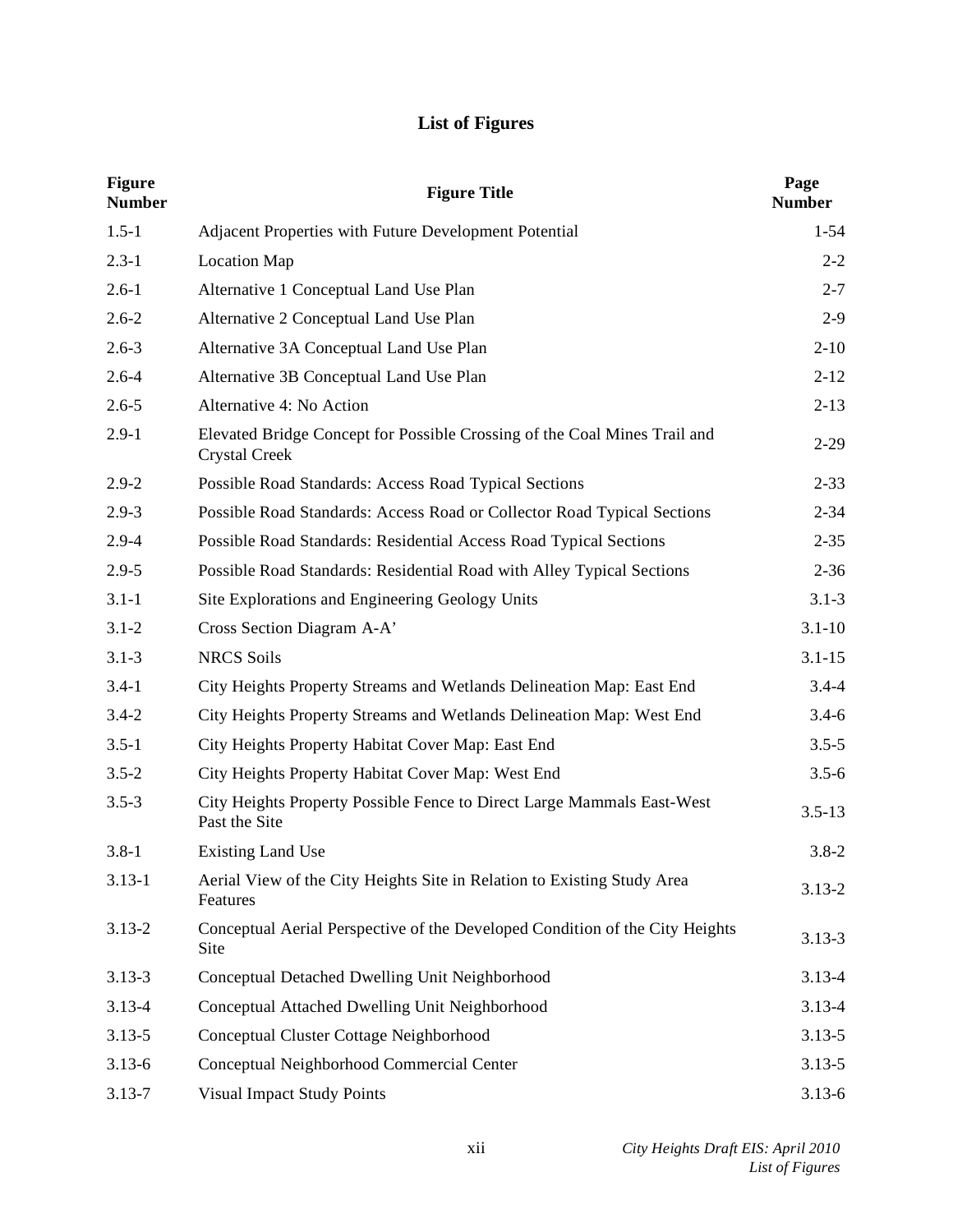# **List of Figures**, *continued*

| <b>Figure</b><br><b>Number</b> | <b>Figure Title</b>                                                                                                | Page<br><b>Number</b> |
|--------------------------------|--------------------------------------------------------------------------------------------------------------------|-----------------------|
| $3.13 - 8$                     | Built View of the City Heights Site from Pennsylvania Avenue and<br><b>E</b> First Street                          | $3.13 - 7$            |
| $3.13 - 9$                     | Built View of the City Heights Site from Columbia Avenue and E First Street                                        | $3.13 - 8$            |
| $3.13 - 10$                    | Built View of the City Heights Site from Interstate 90 West, Eastbound from<br>the South Cle Elum Way Area         | $3.13 - 9$            |
| $3.13 - 11$                    | Built View of the City Heights Site from Interstate 90 East, Westbound from<br>the Elk Heights Area                | $3.13 - 10$           |
| $3.13 - 12$                    | Sample Cross-Sections from Downtown Cle Elum through the Proposed City<br>Heights Development                      | $3.13 - 11$           |
| $3.14 - 1$                     | Existing Parks, Open Space and Trails within the City of Cle Elum and its<br><b>Additional Sphere of Influence</b> | $3.14 - 4$            |
| $3.14 - 2$                     | Possible Route of the Cle Elum Skyline Trail                                                                       | $3.14 - 9$            |
| $3.16 - 1$                     | <b>Study Area Transportation System</b>                                                                            | $3.16 - 2$            |
| $3.16 - 2$                     | Existing (2009) PM Peak Hour Traffic Volumes                                                                       | $3.16 - 6$            |
| $3.16 - 3$                     | Future Without-Project (Year 2022) PM Peak Hour Traffic Volumes                                                    | $3.16 - 11$           |
| $3.16 - 4$                     | Alternative 1 PM Peak Hour Trips                                                                                   | 3.16-22               |
| $3.16 - 5$                     | Future with Alternative 1 (Year 2022) PM Peak Hour Traffic Volumes                                                 | 3.16-23               |
| $3.18.3 - 1$                   | <b>Existing Drainage Basin Map</b>                                                                                 | 3.18-24               |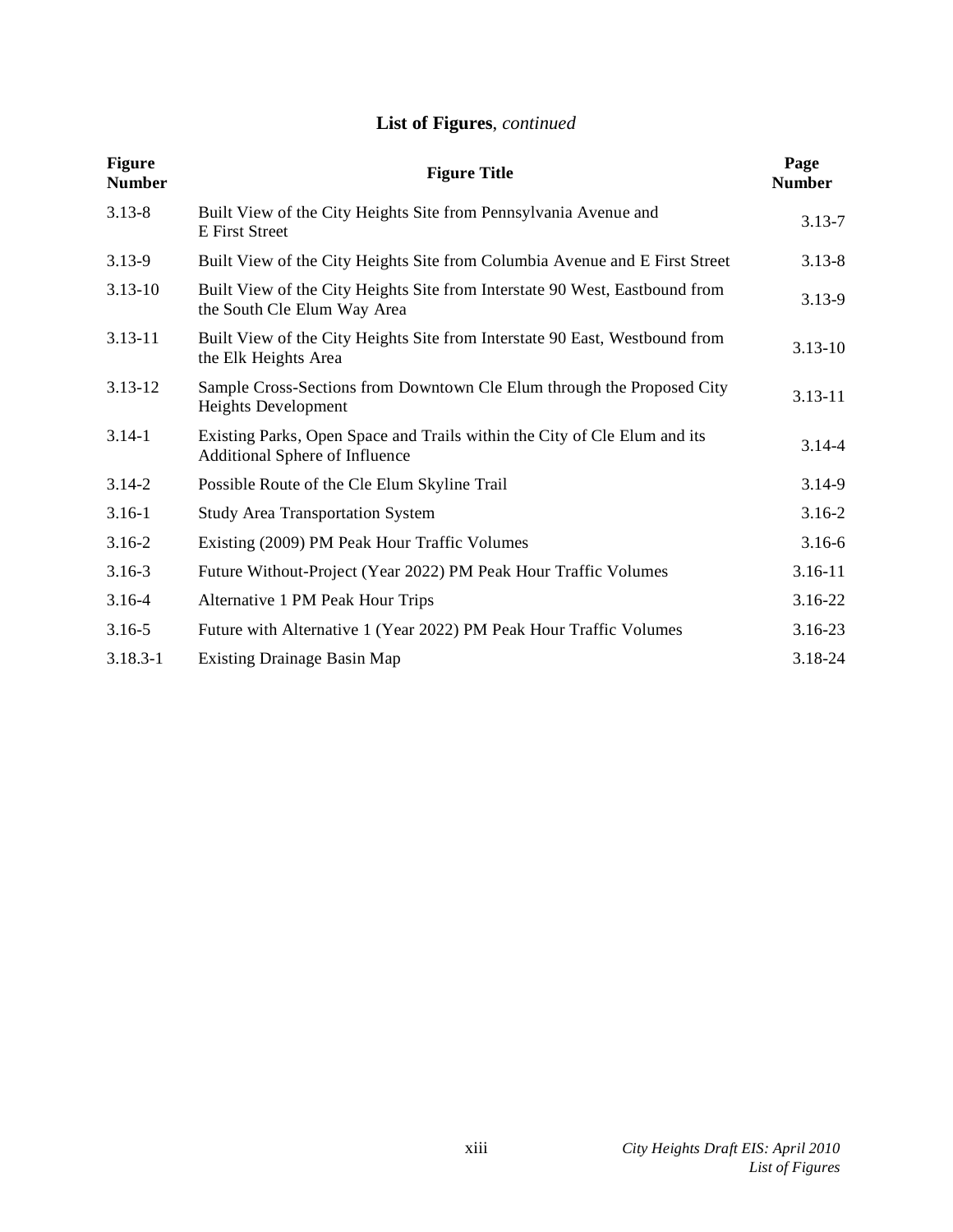# **List of Tables**

| <b>Table</b><br><b>Number</b> | <b>Table Title</b>                                                                                                                | Page<br><b>Number</b> |
|-------------------------------|-----------------------------------------------------------------------------------------------------------------------------------|-----------------------|
| $1.4 - 1$                     | Summary matrix of environmental impacts and mitigation measures<br>associated with the City Heights Planned Mixed-Use Development | $1 - 7$               |
| $2.3 - 1$                     | Land parcels that comprise the City Heights proposed development area                                                             | $2 - 3$               |
| $2.8 - 1$                     | Clearing estimates for the City Heights conceptual land use alternatives                                                          | $2 - 14$              |
| $2.8 - 2$                     | Estimated earthwork quantities for the City Heights conceptual land use<br>alternatives                                           | $2 - 15$              |
| $2.9 - 1$                     | Projected impervious cover with the City Heights conceptual land use<br>alternatives                                              | $2 - 18$              |
| $2.9 - 2$                     | Estimated unmitigated stormwater runoff from the developed-condition of<br>each City Heights conceptual land use alternative      | $2-19$                |
| $2.9 - 3$                     | Estimated required detention volume by City Heights conceptual land use<br>alternative                                            | $2-19$                |
| $2.9 - 4$                     | Estimated required runoff volume for water quality treatment by City Heights<br>conceptual land use alternative                   | $2 - 20$              |
| $2.9 - 5$                     | Estimated City Heights project peak hour sewage flows by conceptual land<br>use alternative                                       | $2 - 25$              |
| $2.9 - 6$                     | Trip generation estimates for the City Heights conceptual land use<br>alternatives, based on 90 percent permanent occupancy       | $2 - 27$              |
| $2.10 - 1$                    | Comparison of the environmental impacts of the City Heights conceptual<br>land use alternatives                                   | $2 - 41$              |
| $3.2 - 1$                     | Estimated project-related life cycle greenhouse gas emissions                                                                     | $3.2 - 7$             |
| $3.4 - 1$                     | Wetland ratings and regulatory buffer width requirements for wetlands on<br>and adjacent to the City Heights property.            | $3.4 - 3$             |
| $3.4 - 2$                     | Classification of streams that flow through the City Heights site, and City or<br>County buffer width requirements                | $3.4 - 11$            |
| $3.8 - 1$                     | Comparative land use data for the City Heights conceptual land use<br>alternatives                                                | $3.8 - 3$             |
| $3.10 - 1$                    | City of Cle Elum population demographics (by age) in the year 2000                                                                | $3.10 - 1$            |
| $3.10 - 2$                    | City Heights population projection by conceptual land use alternative                                                             | $3.10 - 2$            |
| $3.10 - 3$                    | City Heights population projection for impact analysis: 90 percent occupancy<br>assumed                                           | $3.10 - 3$            |
| $3.11 - 1$                    | City Heights conceptual land use alternatives housing unit projections                                                            | $3.11 - 3$            |
| $3.14 - 1$                    | Existing parks and open space within the City of Cle Elum and its additional<br>sphere of influence                               | $3.14 - 3$            |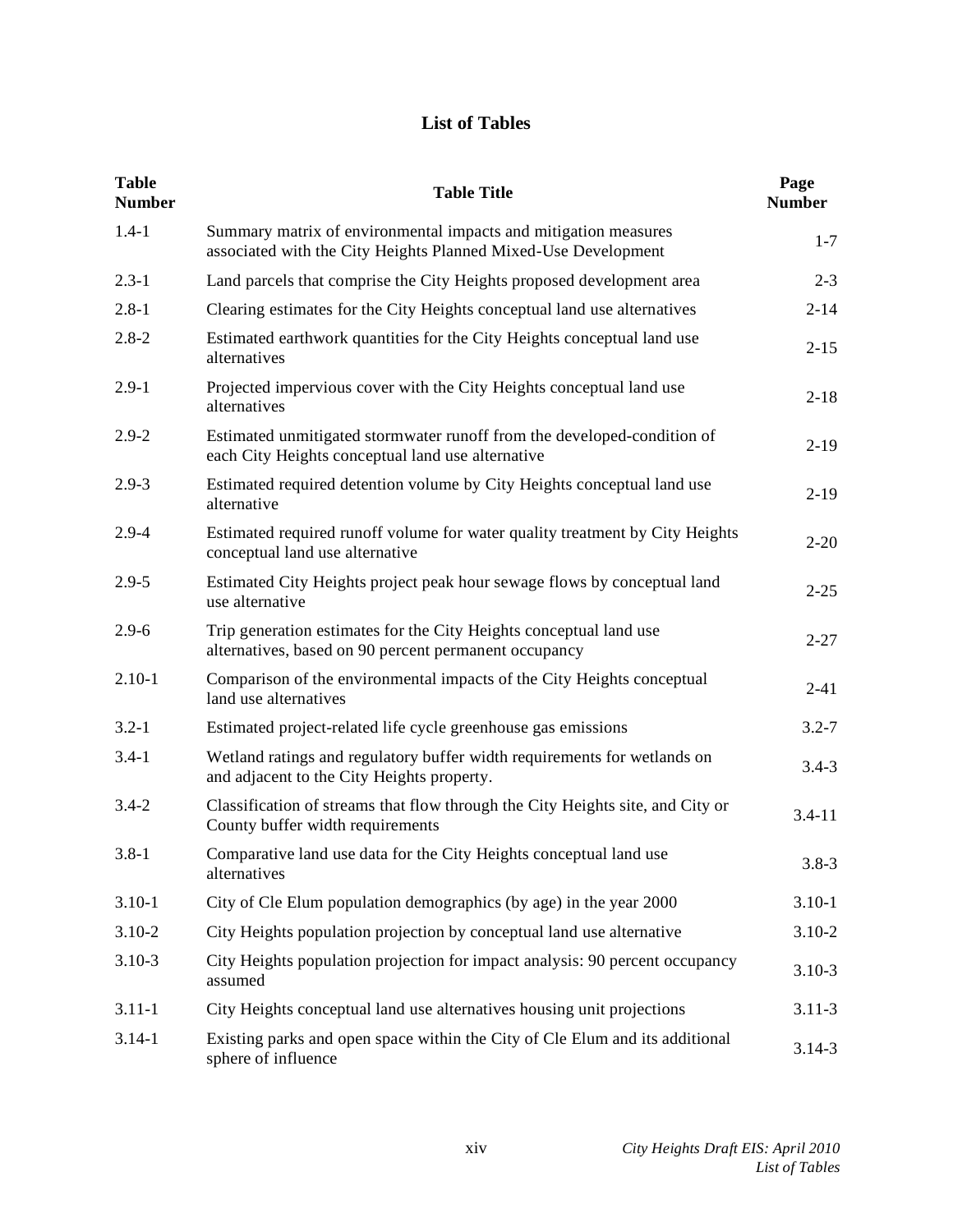### **List of Tables**, continued

| <b>Table</b><br><b>Number</b> | <b>Table Title</b>                                                                                                                                                                                                    | Page<br><b>Number</b> |
|-------------------------------|-----------------------------------------------------------------------------------------------------------------------------------------------------------------------------------------------------------------------|-----------------------|
| $3.14 - 2$                    | Existing trails and connections within the City of Cle Elum and its additional<br>sphere of influence                                                                                                                 | $3.14 - 3$            |
| $3.14 - 3$                    | Existing and projected City of Cle Elum parks, recreation and open space<br>needs in proportion to the City's 2007 and 2025 population                                                                                | $3.14 - 8$            |
| $3.14 - 4$                    | City Heights development projected proportionate-share demand for parks,<br>open space and trails to meet City of Cle Elum proposed level of service<br>(LOS) standards for the City-wide population in the year 2025 | $3.14 - 11$           |
| $3.16 - 1$                    | Summary of transportation study area roadway characteristics: key<br>intersections – Cle Elum and vicinity                                                                                                            | $3.16 - 3$            |
| $3.16 - 2$                    | Estimate of future development in Cle Elum without the City Heights project                                                                                                                                           | $3.16 - 9$            |
| $3.16 - 3$                    | Pipiline project trip generation (2022)                                                                                                                                                                               | $3.16 - 10$           |
| 3.16-4                        | Transportation study area PM peak hour level of service summary for<br>signalized intersections – existing conditions.                                                                                                | $3.16 - 12$           |
| $3.16 - 5$                    | Transportation study area PM peak hour level of service summary for<br>unsignalized intersections – existing conditions                                                                                               | 3.16-13               |
| $3.16 - 6$                    | Project earth movement to/from the City Heights site for each conceptual<br>land use alternative                                                                                                                      | $3.16 - 15$           |
| $3.16 - 7$                    | City Heights Alternative 1 trip generation by land use type                                                                                                                                                           | 3.16-19               |
| $3.16 - 8$                    | City Heights Alternative 1 PM peak hour project trips, by access point                                                                                                                                                | 3.16-20               |
| 3.16-9                        | PM peak hour level of service summary for signalized intersections – Future<br>year 2022 conditions with City Heights Alternative 1                                                                                   | 3.16-24               |
| $3.16 - 10$                   | PM peak hour level of service summary for unsignalized intersections -<br>Future year 2022 conditions with City Heights Alternative 1                                                                                 | 3.16-25               |
| $3.17.5 - 1$                  | Cle Elum-Roslyn School District current enrollment and capacity                                                                                                                                                       | 3.17-21               |
| 3.17.5-2                      | Student population projection factors by household type                                                                                                                                                               | 3.17-23               |
| $3.17.5 - 3$                  | Student population projections by City Heights conceptual land use<br>alternative                                                                                                                                     | 3.17-23               |
| 3.17.5-4                      | Additional school building capacity projections to serve City Heights<br>students over the long-term                                                                                                                  | $3.17 - 23$           |
| $3.18.1 - 1$                  | Alternative 1 water supply requirements: the preferred alternative                                                                                                                                                    | $3.18 - 6$            |
| $3.18.1 - 2$                  | Alternative 2 water supply requirements: reduced residential density<br>alternative                                                                                                                                   | $3.18 - 7$            |
| $3.18.1 - 3$                  | Alternative 3A water supply requirements: no annexation, development<br>within the County under single ownership                                                                                                      | $3.18 - 8$            |
| 3.18.1-4                      | Alternative 3B water supply requirements: no annexation, development<br>within the County under multiple ownerships                                                                                                   | 3.18-9                |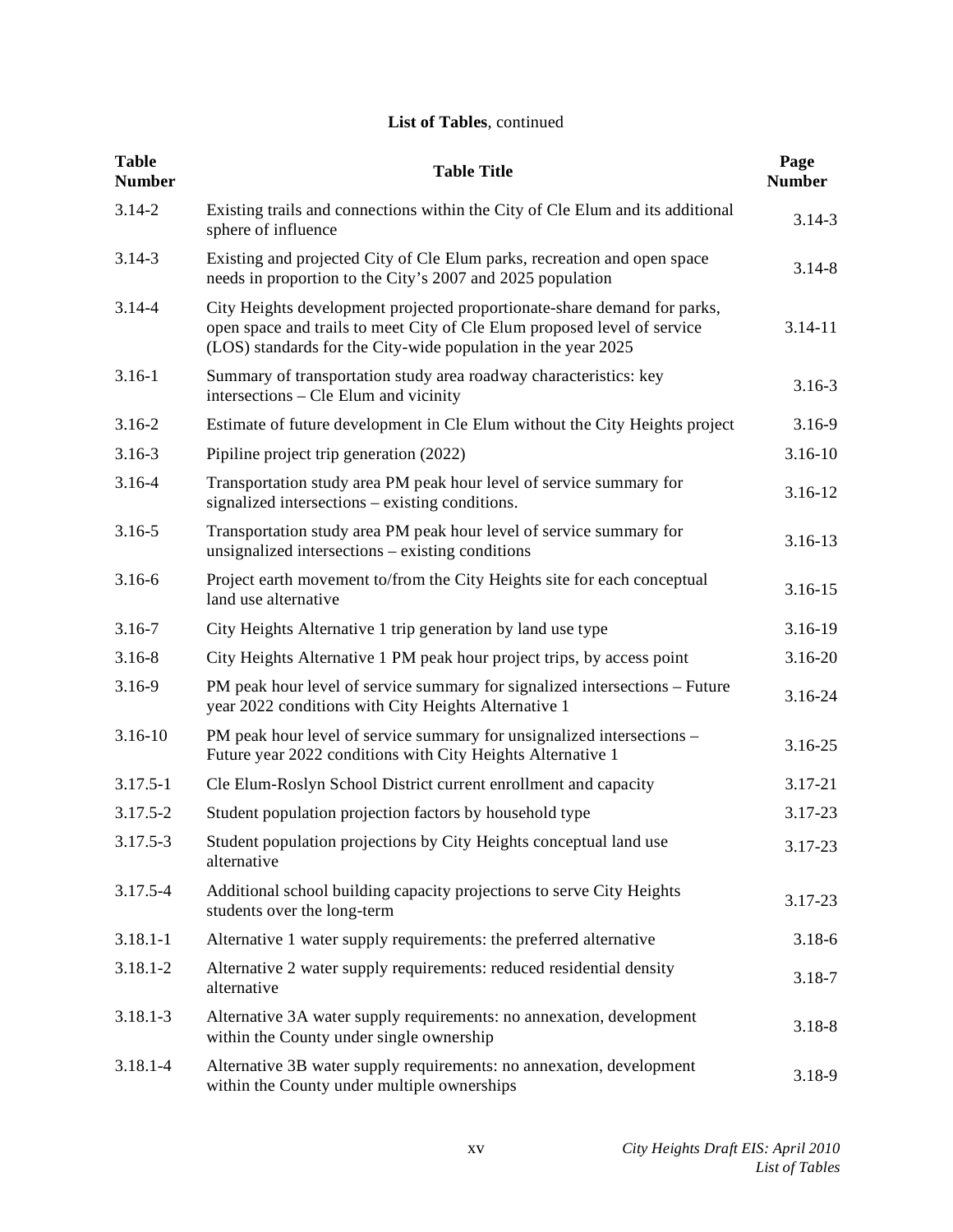### **List of Tables**, continued

| <b>Table</b><br><b>Number</b> | <b>Table Title</b>                                                                                                                                 | Page<br><b>Number</b> |
|-------------------------------|----------------------------------------------------------------------------------------------------------------------------------------------------|-----------------------|
| $3.18.2 - 1$                  | Estimated peak hour sewage flows for the City Heights conceptual land use<br>alternatives                                                          | 3.18-18               |
| $3.18.3 - 1$                  | Projected impervious cover with the City Heights conceptual land use<br>alternatives                                                               | 3.18-28               |
| 3.18.3-2                      | Estimated unmitigated stormwater runoff from each City Heights conceptual<br>land use alternative                                                  | 3.18-29               |
| $3.18.3 - 3$                  | Estimated required detention volume by City Heights conceptual land use<br>alternative                                                             | 3.18-29               |
| 3.18.3-4                      | Estimated required runoff volume for water quality treatment by City Heights<br>conceptual land use alternative                                    | 3.18-30               |
| $3.18.4 - 1$                  | Electrical demand projections for the City Heights conceptual land use<br>alternatives                                                             | 3.18-35               |
| 3.18.4-2                      | Natural gas load demand estimate for the City Heights conceptual land use<br>alternatives                                                          | 3.18-38               |
| $3.19 - 1$                    | Existing taxing districts and property tax rates (\$2009)                                                                                          | $3.19 - 1$            |
| 3.19-2                        | City of Cle Elum operating revenue and expenditures: general fund and<br>special revenue funds                                                     | $3.19 - 3$            |
| $3.19 - 3$                    | City of Cle Elum taxable retail sales trends                                                                                                       | $3.19 - 3$            |
| 3.19-4                        | Kittitas County operating revenue and expense general fund and special<br>revenue funds                                                            | $3.19 - 5$            |
| 3.19-5                        | Cle Elum-Roslyn School District No. 404 summary of general fund budget:<br>2008-2009                                                               | $3.19 - 6$            |
| $3.19 - 6$                    | Kittitas County Hospital District 2 summary of 2009 budget                                                                                         | $3.19 - 7$            |
| 3.19-7                        | Comparison of estimated tax base impacts of the City Heights conceptual<br>land use alternatives                                                   | 3.19-9                |
| $3.19 - 8$                    | Assumed tax rates                                                                                                                                  | 3.19-10               |
| 3.19-9                        | City of Cle Elum per capita revenue and expense factors                                                                                            | 3.19-11               |
| 3.19-10                       | Kittitas County per capital revenue and expense factors                                                                                            | 3.19-12               |
| 3.19-11                       | Comparison of potential operating impacts to the City of Cle Elum in \$2009<br>of the City Heights conceptual land use alternatives                | 3.19-14               |
| 3.19-12                       | Projected operating impact of the City Heights conceptual land use<br>alternatives to the City of Cle Elum wastewater treatment facility           | 3.19-15               |
| 3.19-13                       | Comparison of potential operating impacts to Kittitas County in \$2009 of the<br>City Heights conceptual land use alternatives                     | 3.19-16               |
| 3.19-14                       | Comparison of potential operating impacts to the Cle Elum-Roslyn School<br>District in \$2009 of the City Heights conceptual land use alternatives | 3.19-18               |